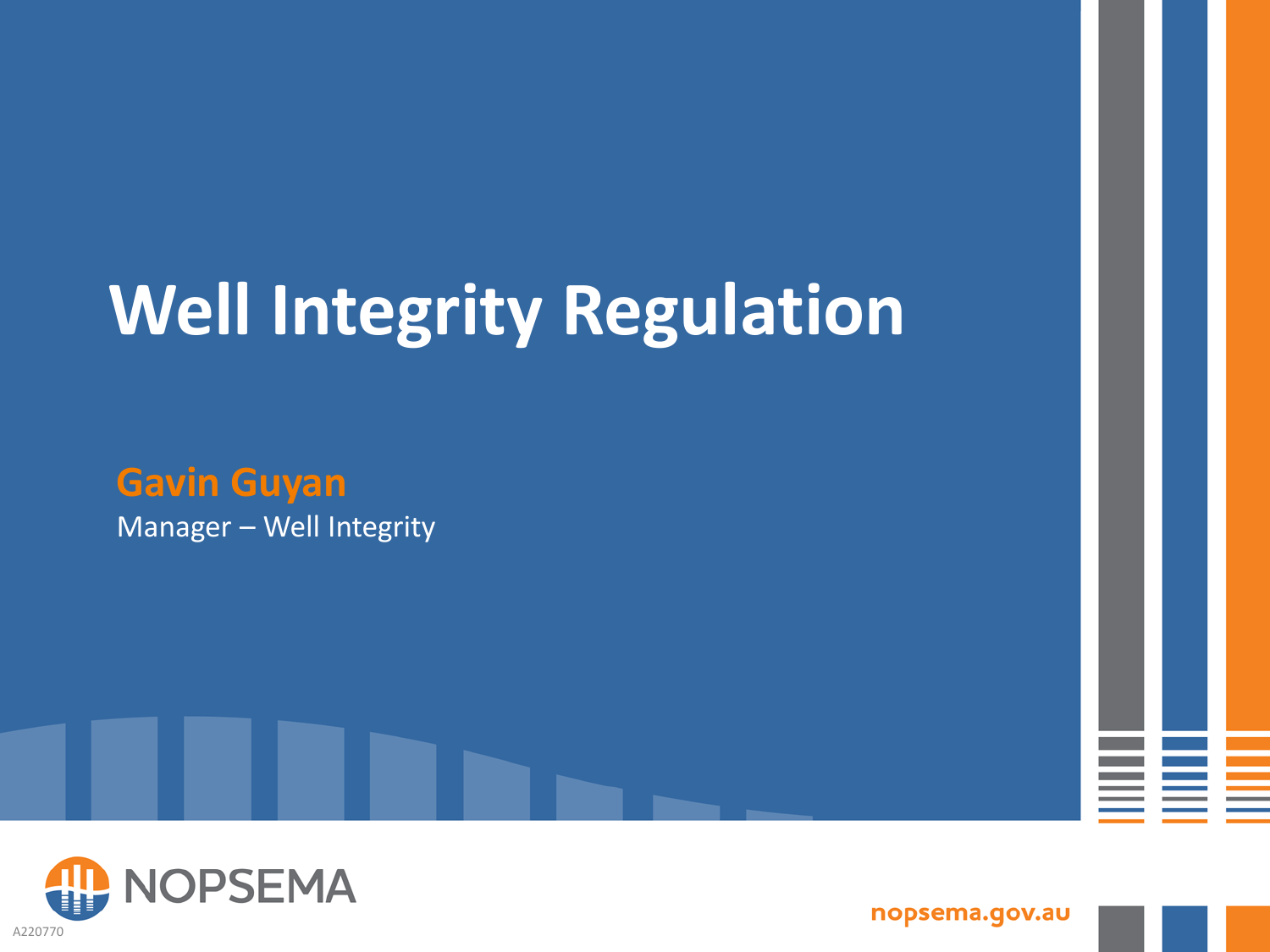

### **Overview**

- NOPSEMA
- **Regulatory Framework**
- Well Operations Management Plan
	- Safety case for Wells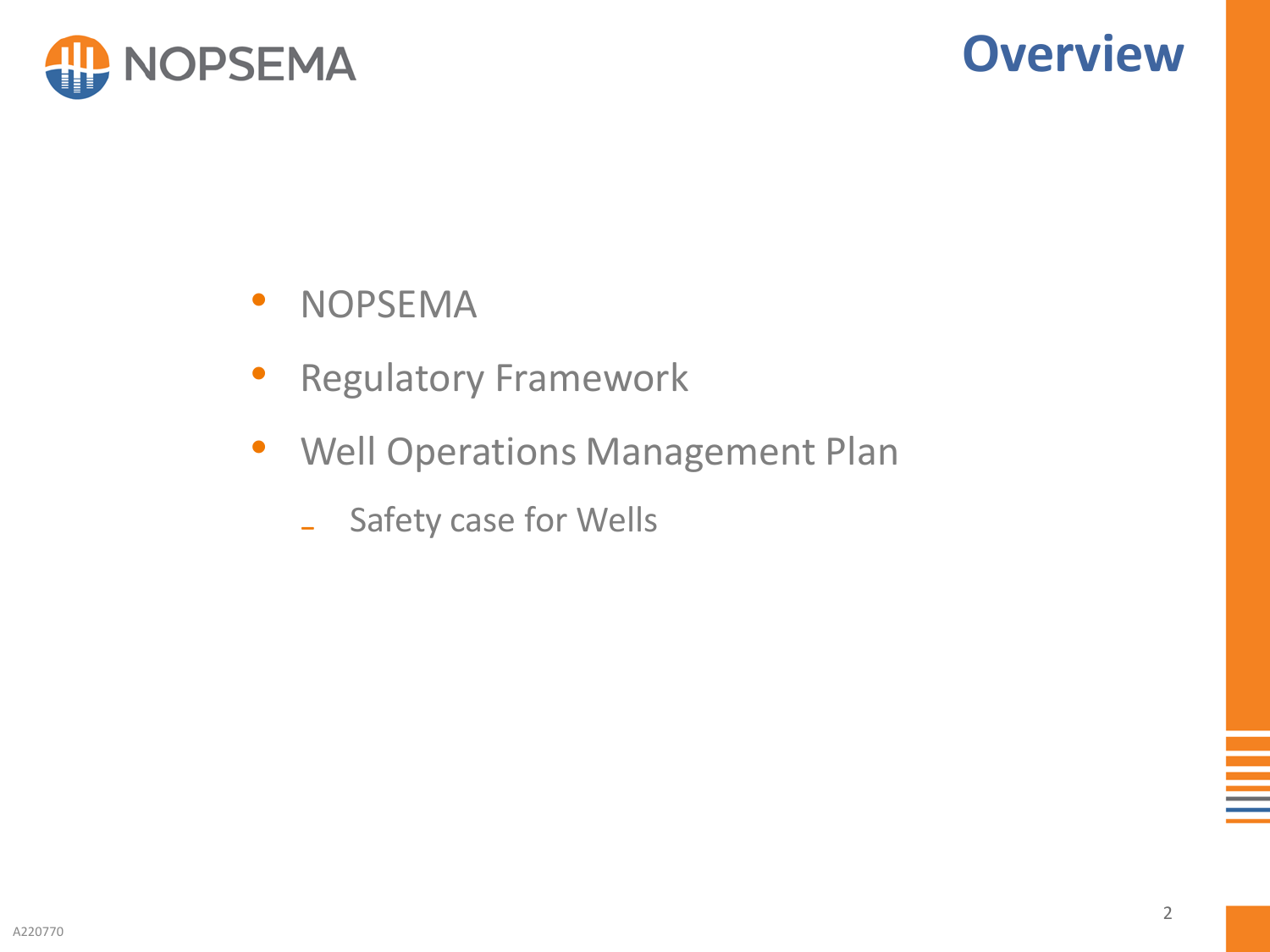

# **Independent statutory authority**

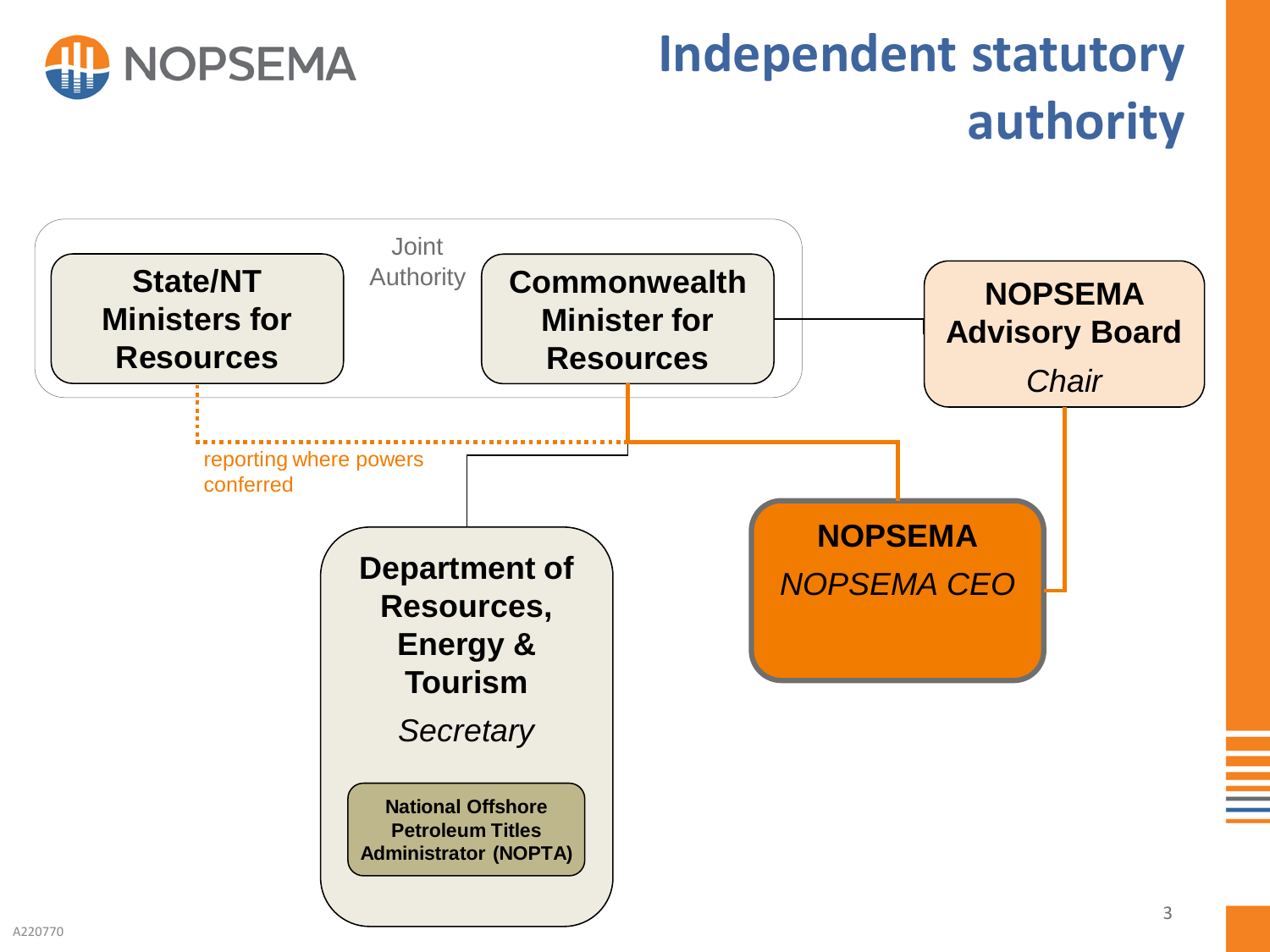

## **Legal framework**

- A 'General Duties' regime for offshore petroleum & greenhouse gas storage operations
- Performance-based, but with some prescriptive elements
- A duty holder's management plan, accepted by NOPSEMA is a legally binding permissioning document:
	- ₋ **Well Operations Management Plan**
	- Safety case
	- ₋ Environment plan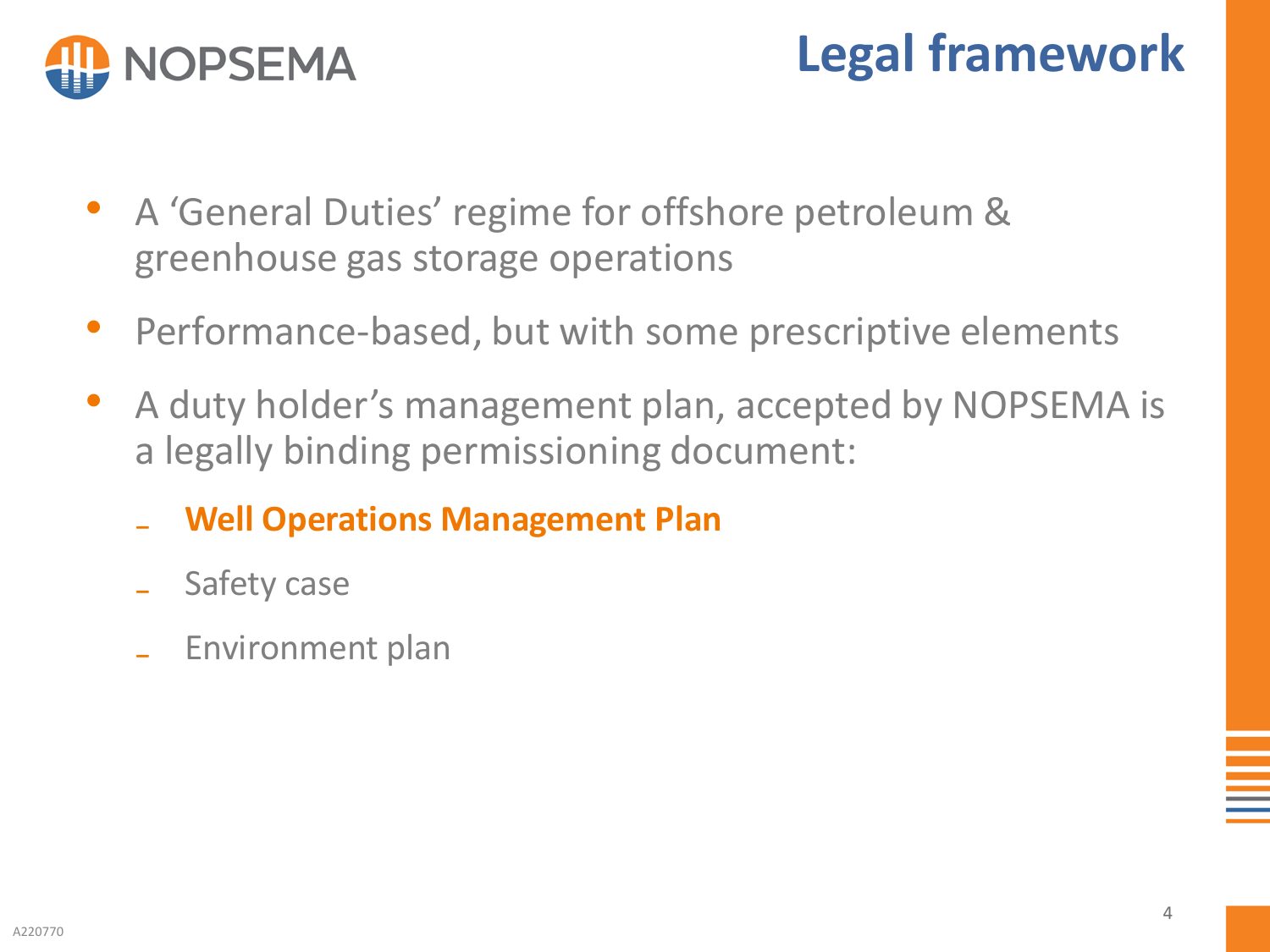

# **Legislation administered by NOPSEMA**

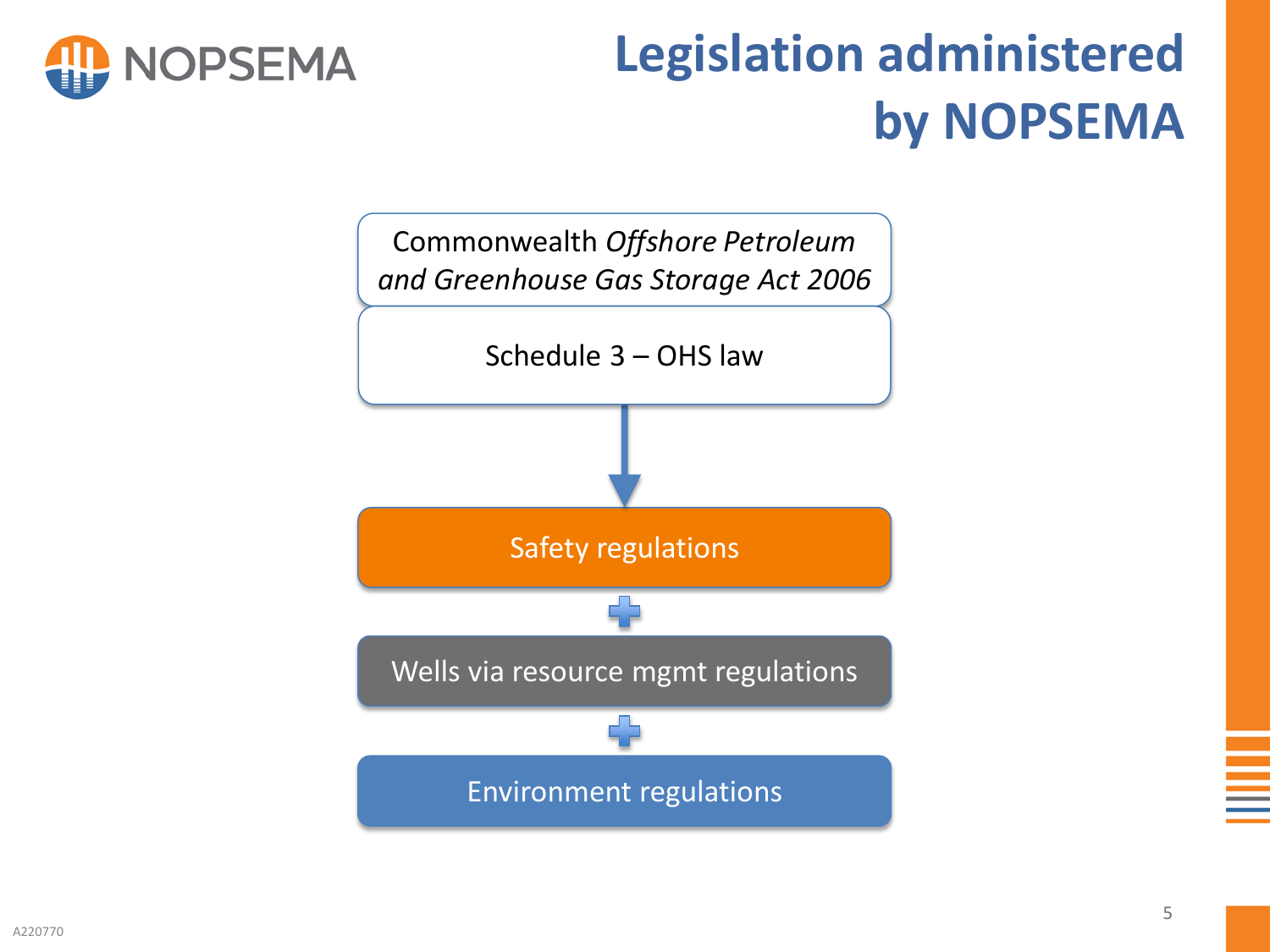

## **Regulatory activities**

#### **Assessment**

- Independent, sampled evaluation of a duty-holder's submission against the regulations
- Challenge duty-holders : ALARP demonstration "Have you done enough?"

#### **Inspection**

- Independent, sampled inspection of the petroleum activity against the accepted permissioning document and regulations
- Challenge duty-holders: "Are you doing what you said you would do?"

#### **Investigation**

- Independent investigation to determine what went wrong and determine whether enforcement/prosecution is required
- Challenge duty-holders : "What wasn't done? What can we learn?"

#### **Enforcement**

– Take action within powers under the Act and regulations to secure compliance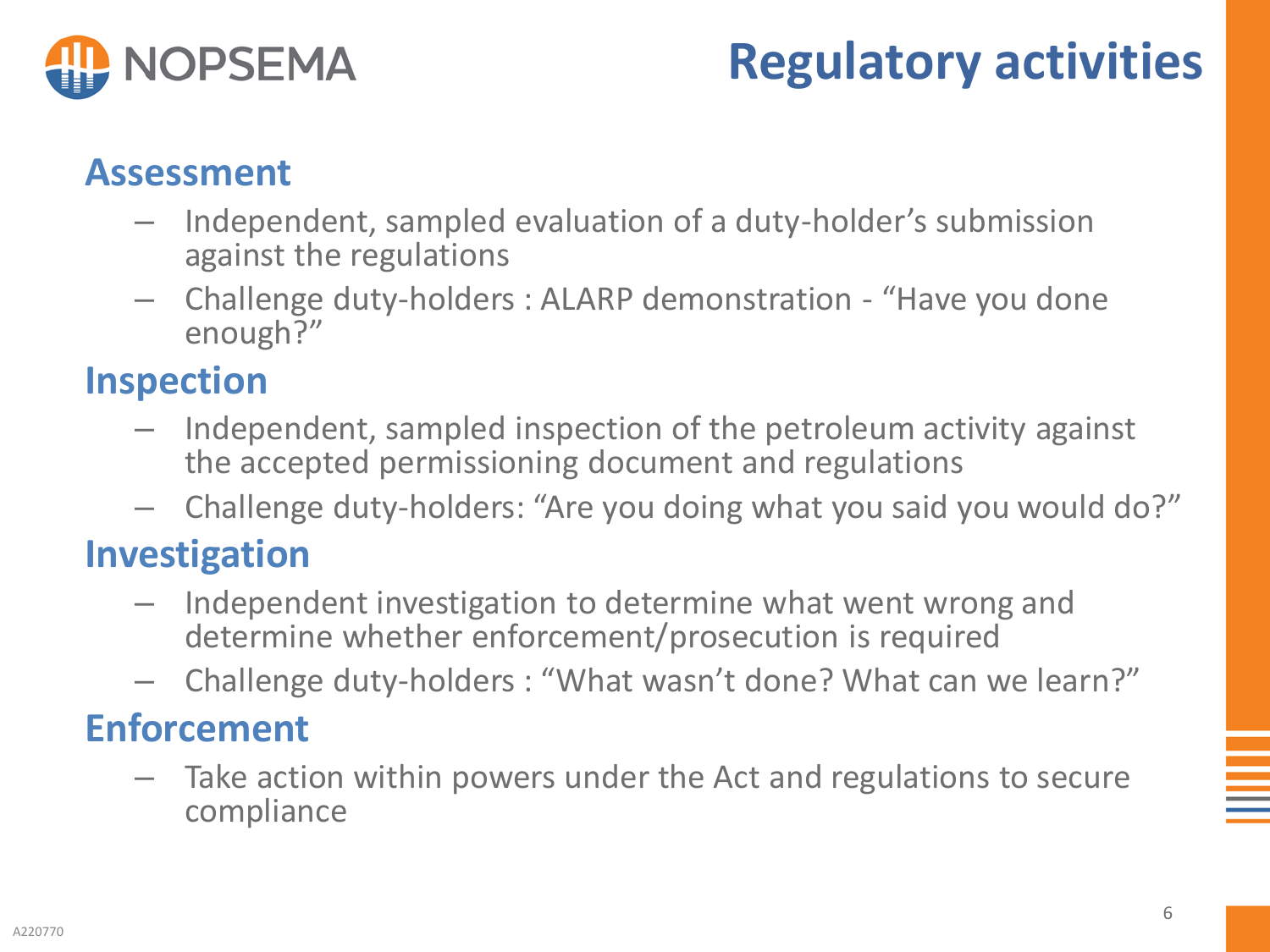

- NOPSEMA has *General, Remedial* and *Significant Incident* direction-giving powers
- *Significant Incident Directions* enable NOPSEMA to direct a titleholder, in the event of a significant offshore petroleum incident that has caused or might cause an escape of petroleum, to:
	- take action (prevent, eliminate, mitigate, manage or remediate) or not to take an action, and
	- may be unconditional or subject to conditions
	- the direction may apply either within or outside the titleholder's title area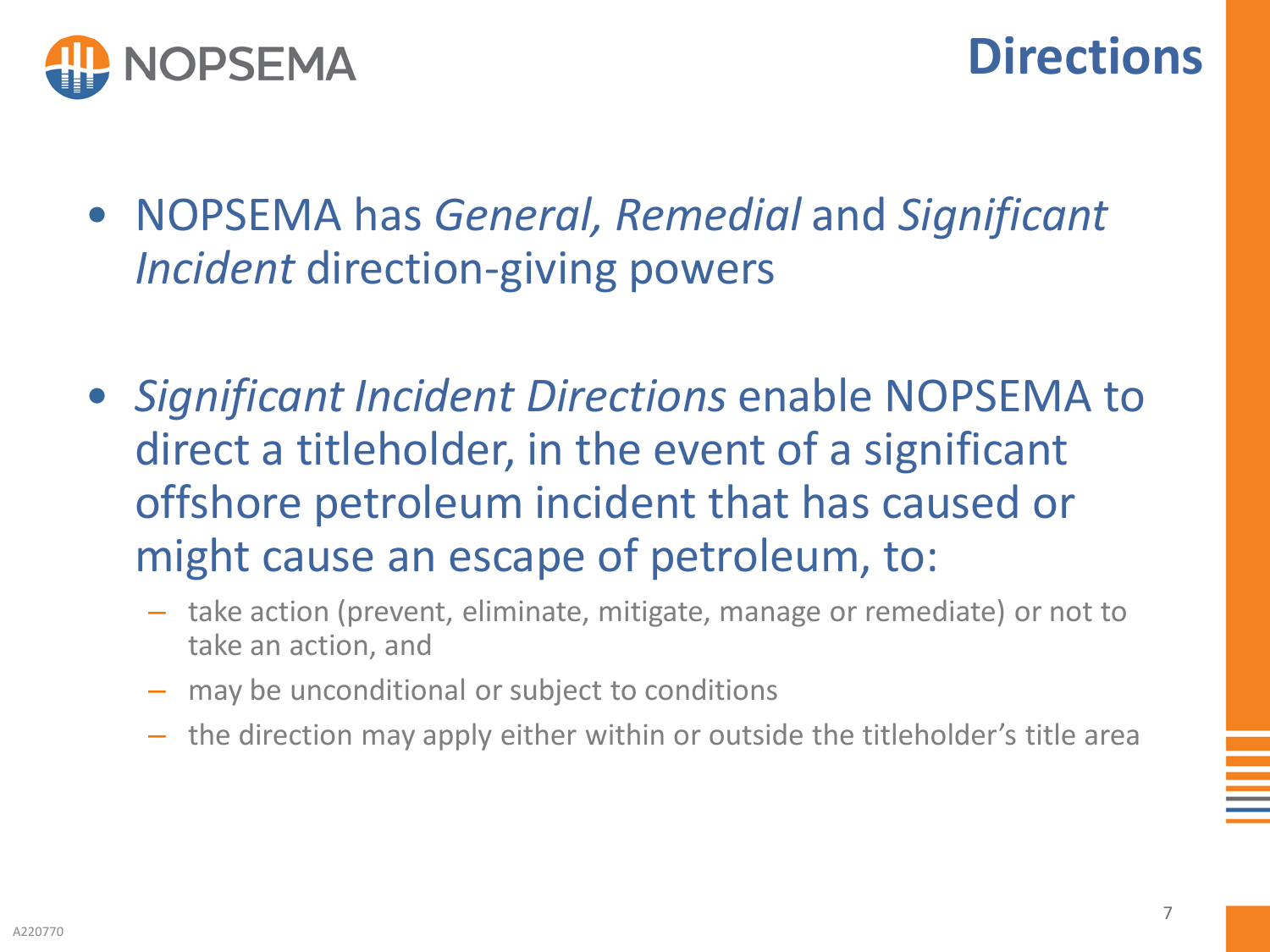

- Performance-based regime that requires the titleholder to control well integrity hazards or risks where integrity means:
	- under control in accordance with an accepted WOMP
	- able to contain reservoir fluids
	- subject only to risks that have been reduced to a level that is as low as reasonably practicable
- Risks managed in accordance with sound engineering principles, standards, specifications and good oil field practice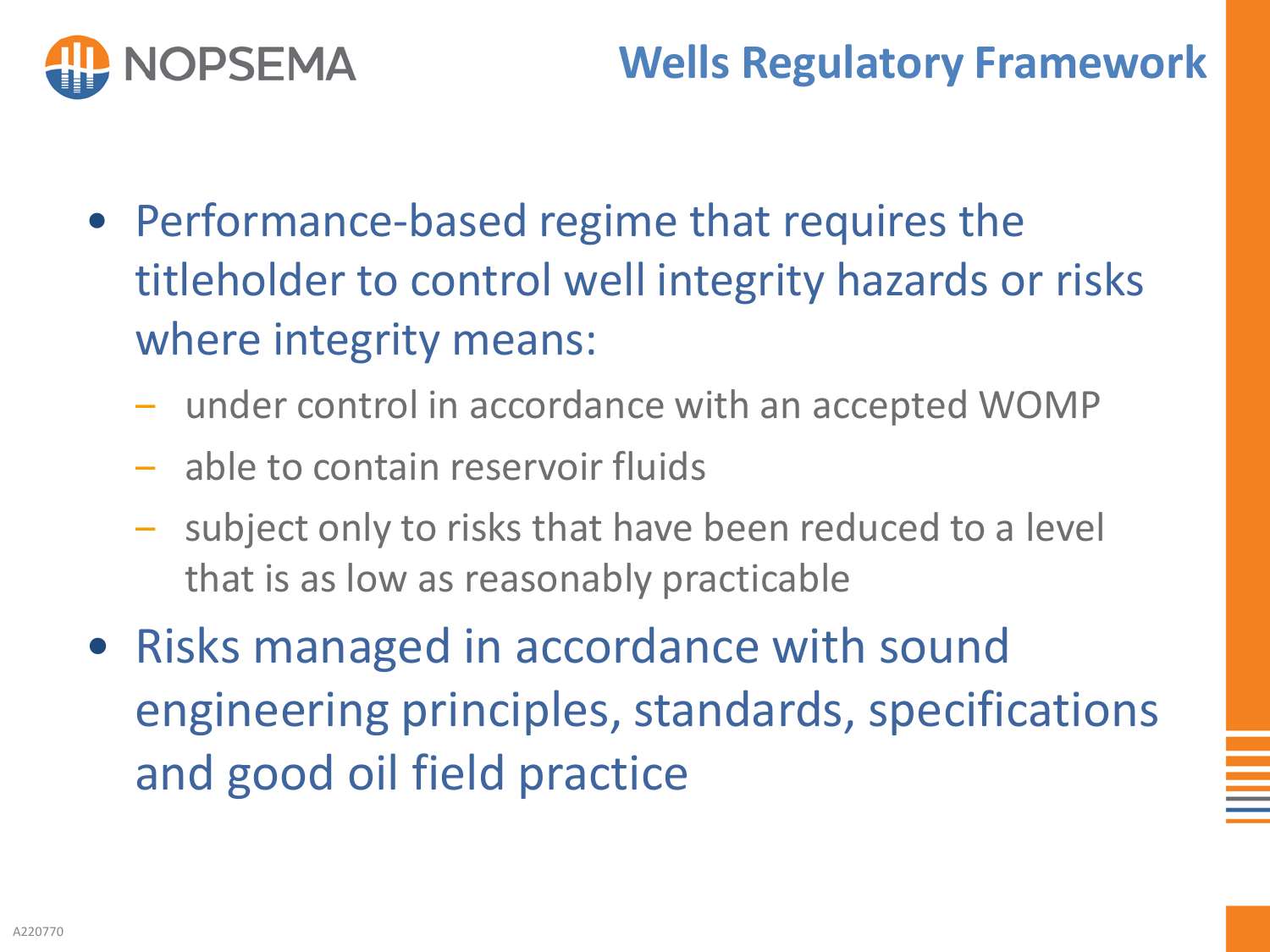

#### **Wells Regulatory Framework**

- NOPSEMA replaced the State Regulator as the regulator for wells in Commonwealth waters (April 2011)
- NOPSEMA decides:
	- ‒ WOMP acceptance/rejection
	- individual well activities approval / rejection
- Integrity definition includes that the well is subject only to risks have been reduced to a level that is as low as reasonably practicable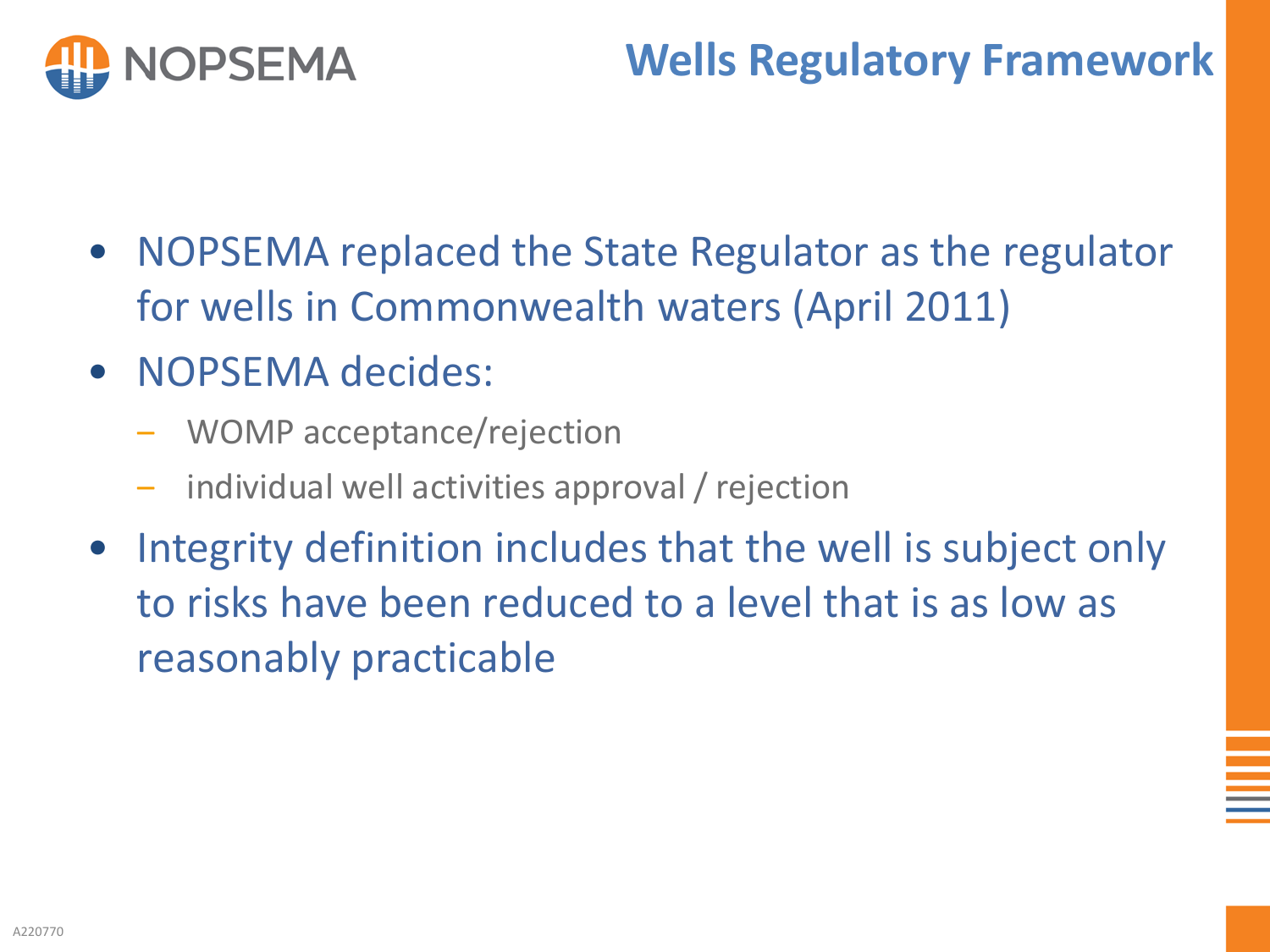

#### **WOMP - Core Concepts**

- WOMP is a permissioning document
	- Owned by titleholder;
	- Legally binding commitment by titleholder
	- Regulator role is assessment (acceptance/rejection decision) and subsequent compliance monitoring through inspection.

#### • WOMP must:

- be appropriate to the wells and well activities contemplated
- be a stand-alone document that is sufficient to meet the contents & level of detail requirements of the regulations without need to refer to other documents external to the WOMP.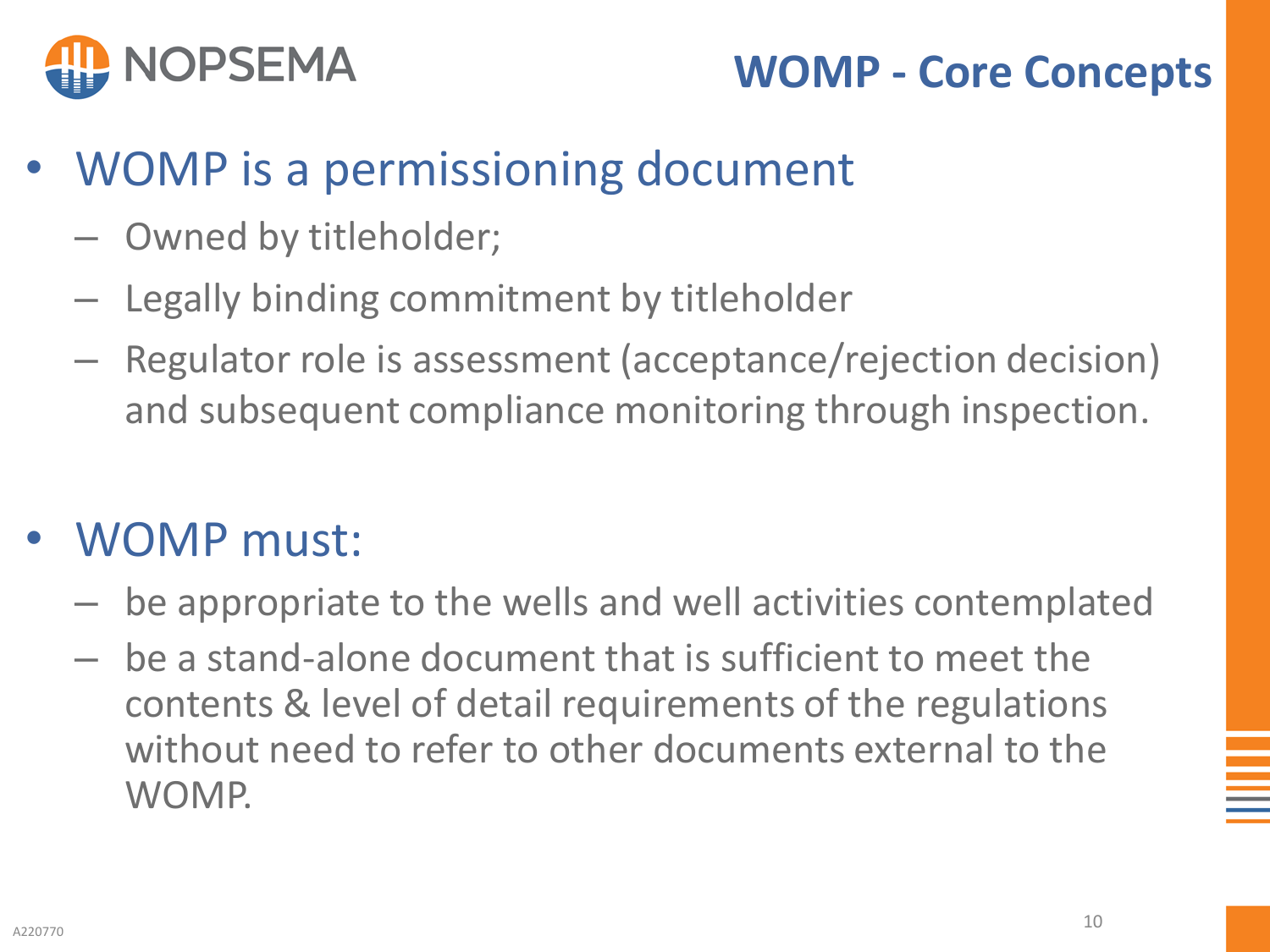

#### **WOMP - Core Concepts**

- WOMP to provide for:
	- Identification of hazards and assessment of risks;
	- Implementation of measures to eliminate the hazards or otherwise control the risks to ALARP;
	- A comprehensive and integrated system for management of the hazards and risks; and
	- Monitoring, audit and review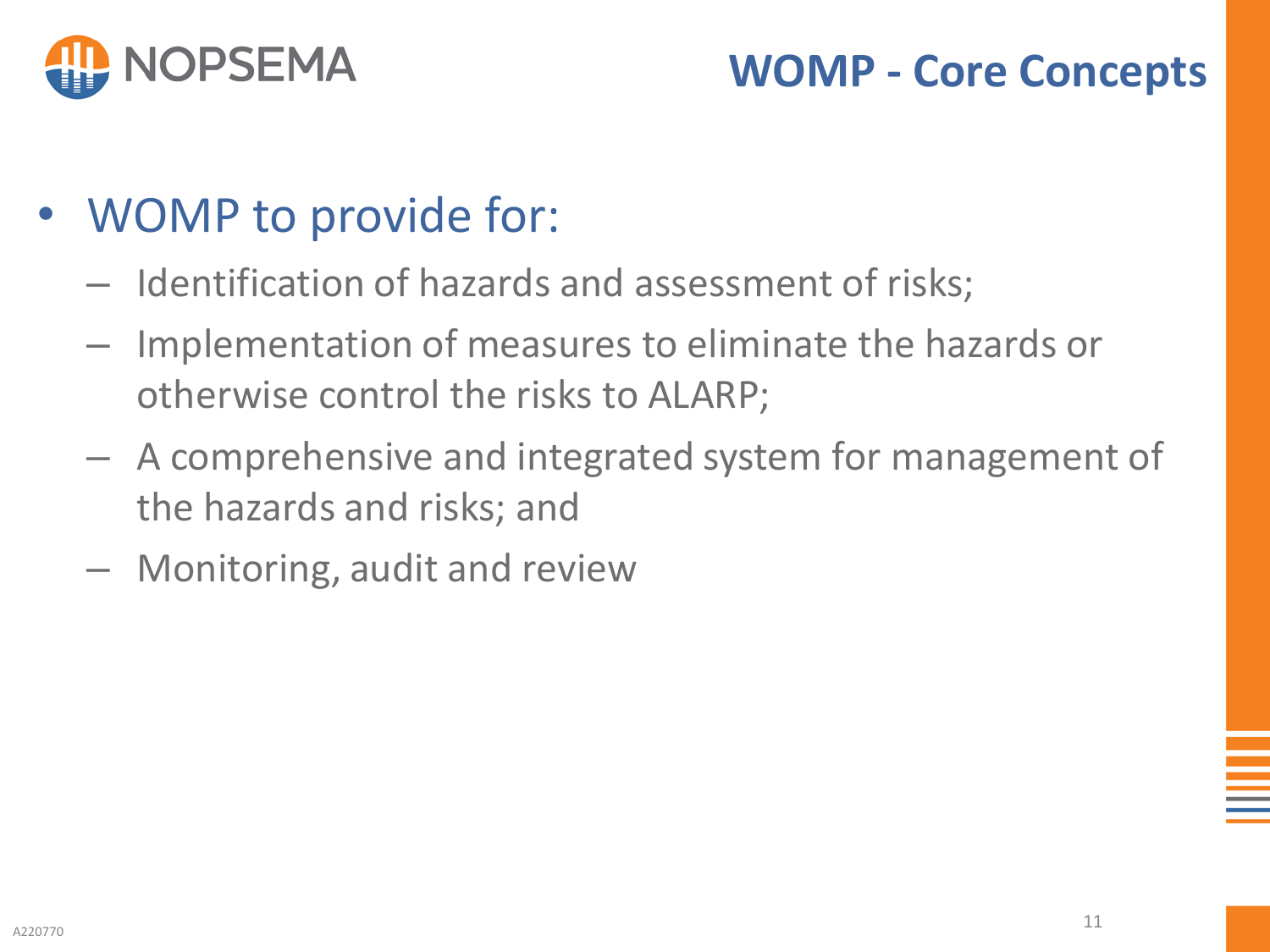

#### **WOMP - ALARP & standards**

- Adopted control measures for any particular identified risk must be shown to collectively eliminate, or reduce that risk to a level that is as low as is reasonably practicable.
	- by reasoned and supported arguments, that there are no other practical measures that could reasonably be taken to reduce risks further.
- The ALARP argument will be underpinned by the adoption of appropriate performance standards, sound engineering principles, specifications, good oilfield practice and the implementation of a management system which supports and maintains them.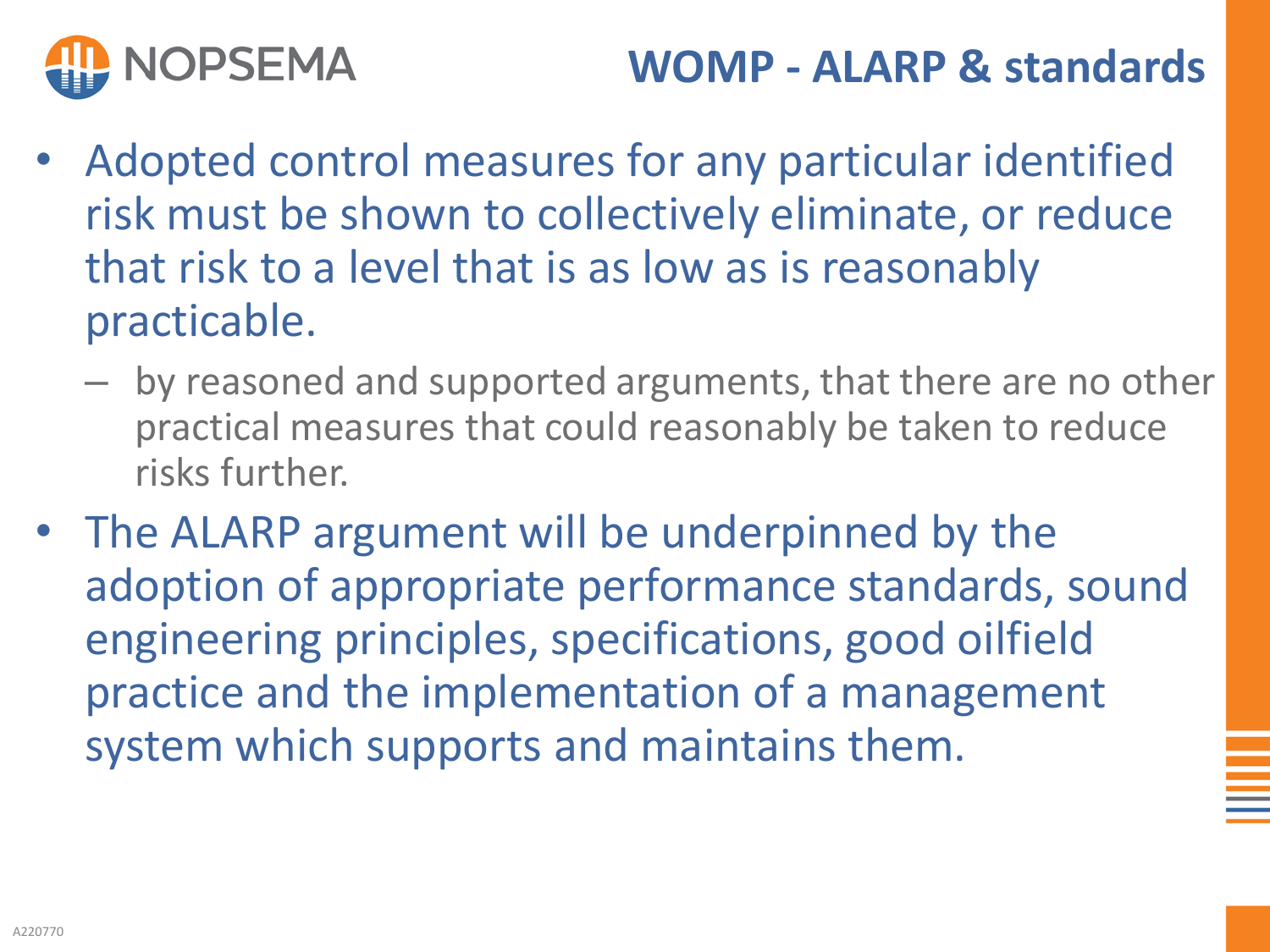

### **WOMP Regulations – Safety Case for Wells**

- Be appropriate
- Explain philosophy and criteria; company policies and processes that are the basis of the design, construction operation and management of the wells
- Identify risks & controls demonstrate well integrity risks are reduced to ALARP
- **Include performance objectives, standards & associated measurement criteria**
- **Explain how a well integrity hazard or increase in risk will be managed => contingency planning.**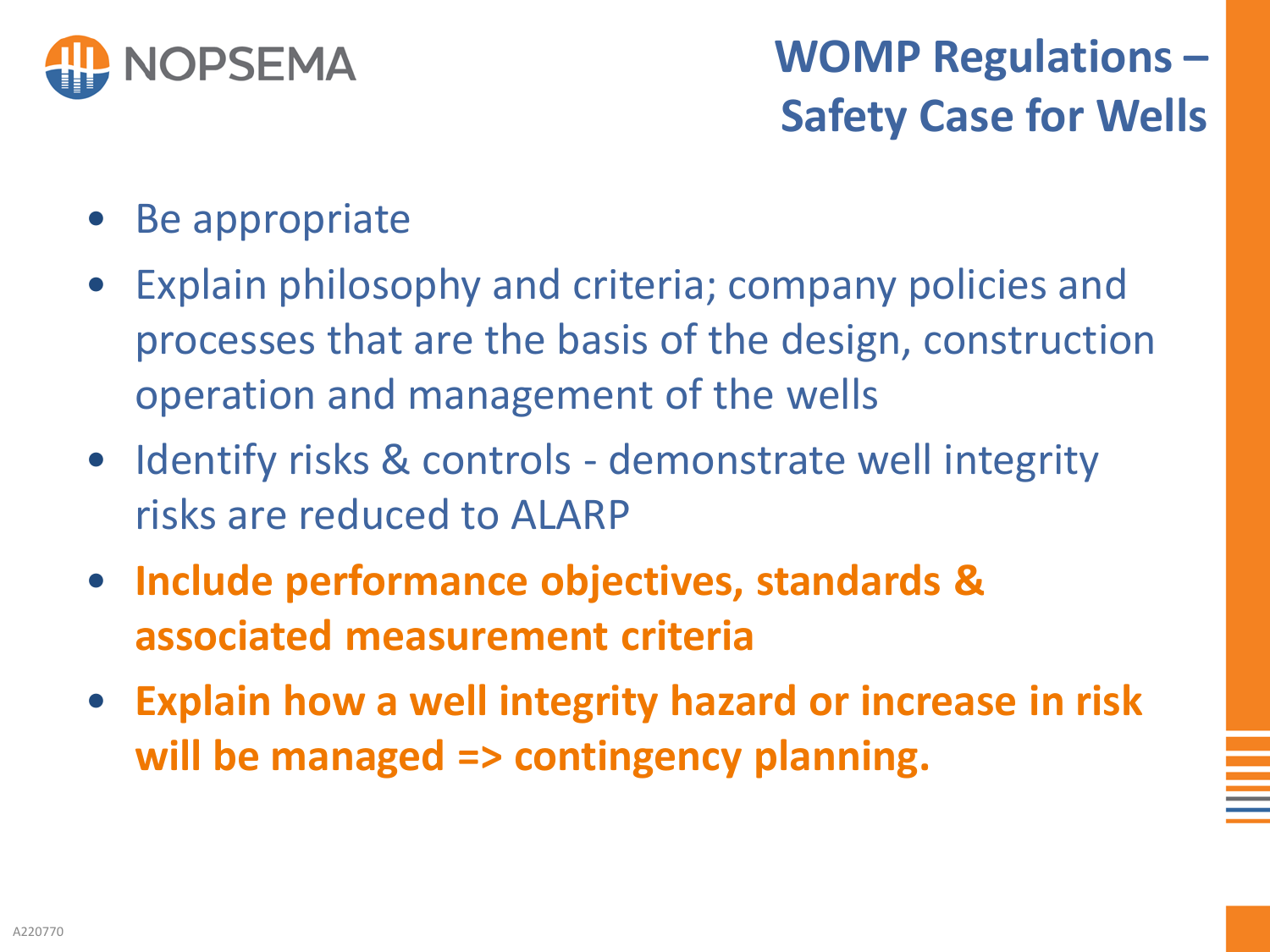

### **Changing Circumstances - Blind operations**

- Where those conducting operations are unaware of the actual situations they are in
	- Tendency to interpret events in context of previous experience despite evidence to the contrary (Mind-set Factor)
	- Management failure to ensure that members of the workforce have the ability to identify, diagnose and respond to abnormal events (Competence Factor)
- One of the final barrier failures in the unfolding of large scale accidents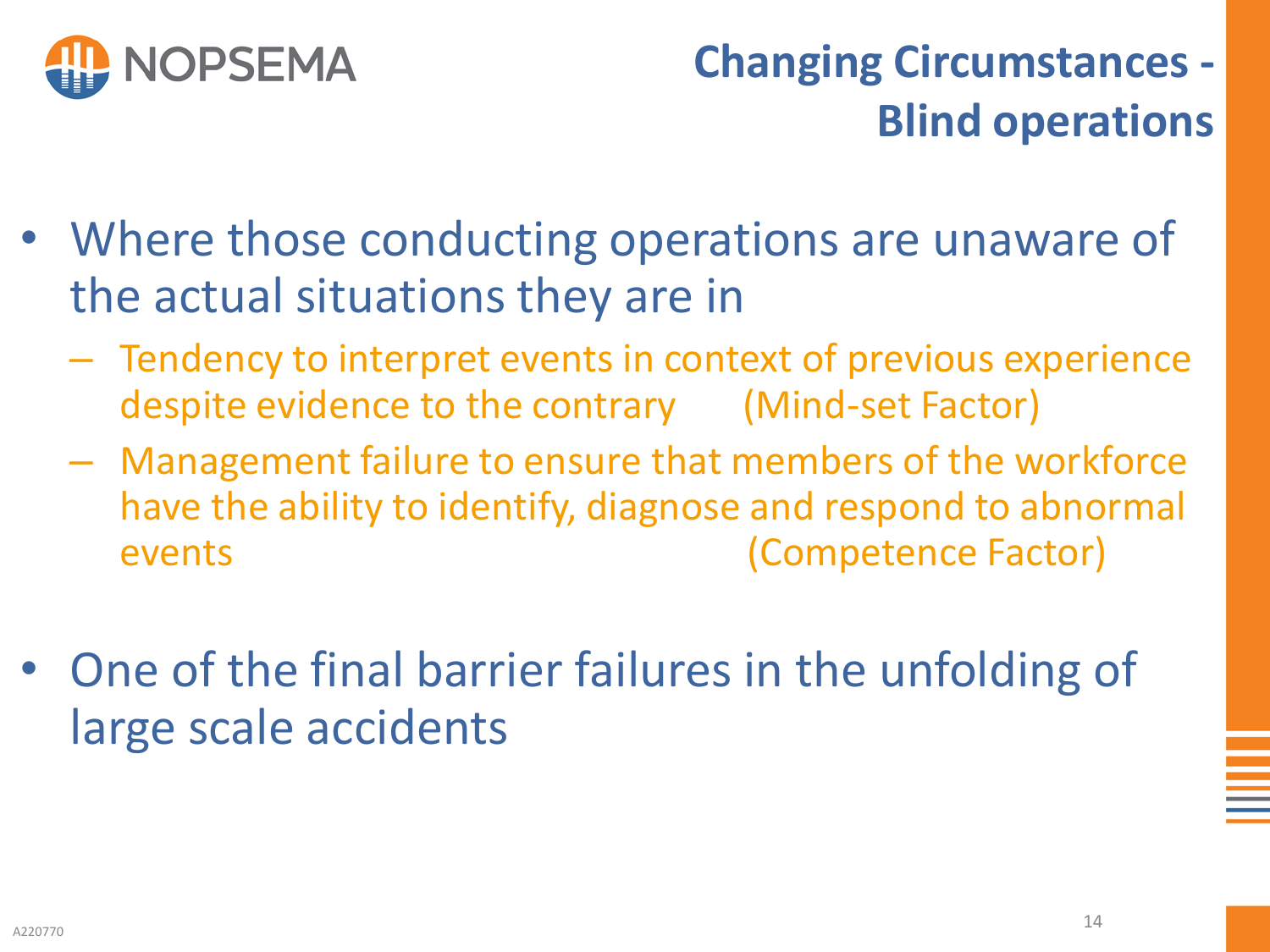

- Organise in such a way that you are better able to notice the unexpected in the making and halt its development
- Use the WOMP
	- Clear performance standards & measurement criteria
	- Clear MOC triggers & risk assessment methodology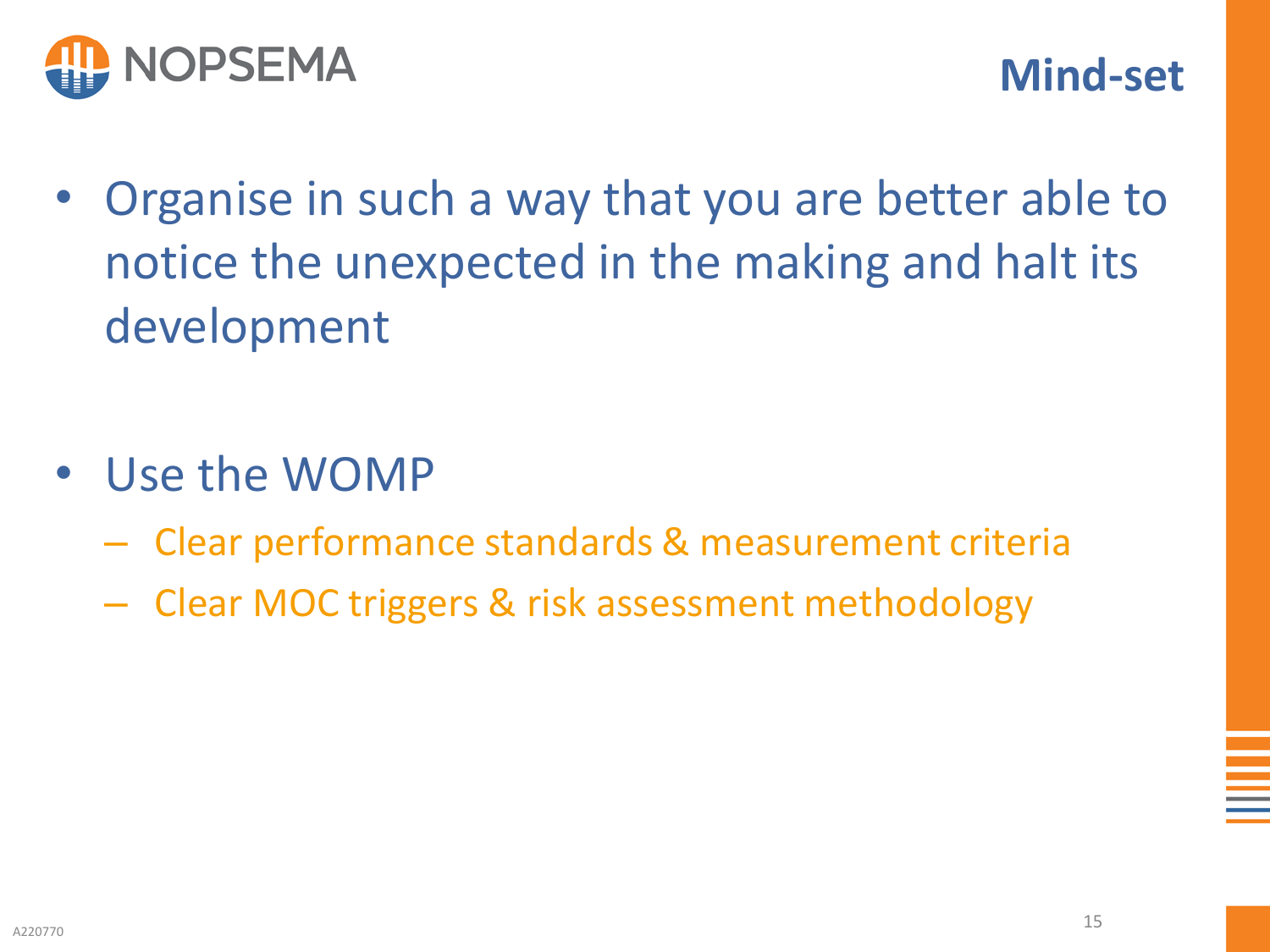

### **Performance objectives, standards & criteria**

#### **Example - Abandonment**

•Reduce HS&E risk to ALARP:

- **Technical Objectives:** Isolation & Separation of permeable zones from surface and each other.
- **Pre-requisites:** Identification of hydrocarbon / aquifer formations
- **Definition of Barrier Elements:** Nature, Design & Construction
- **Verification Criteria:** Measurable & Definitive
- **ALARP basis:** Engineering principles, industry standards, good practice.